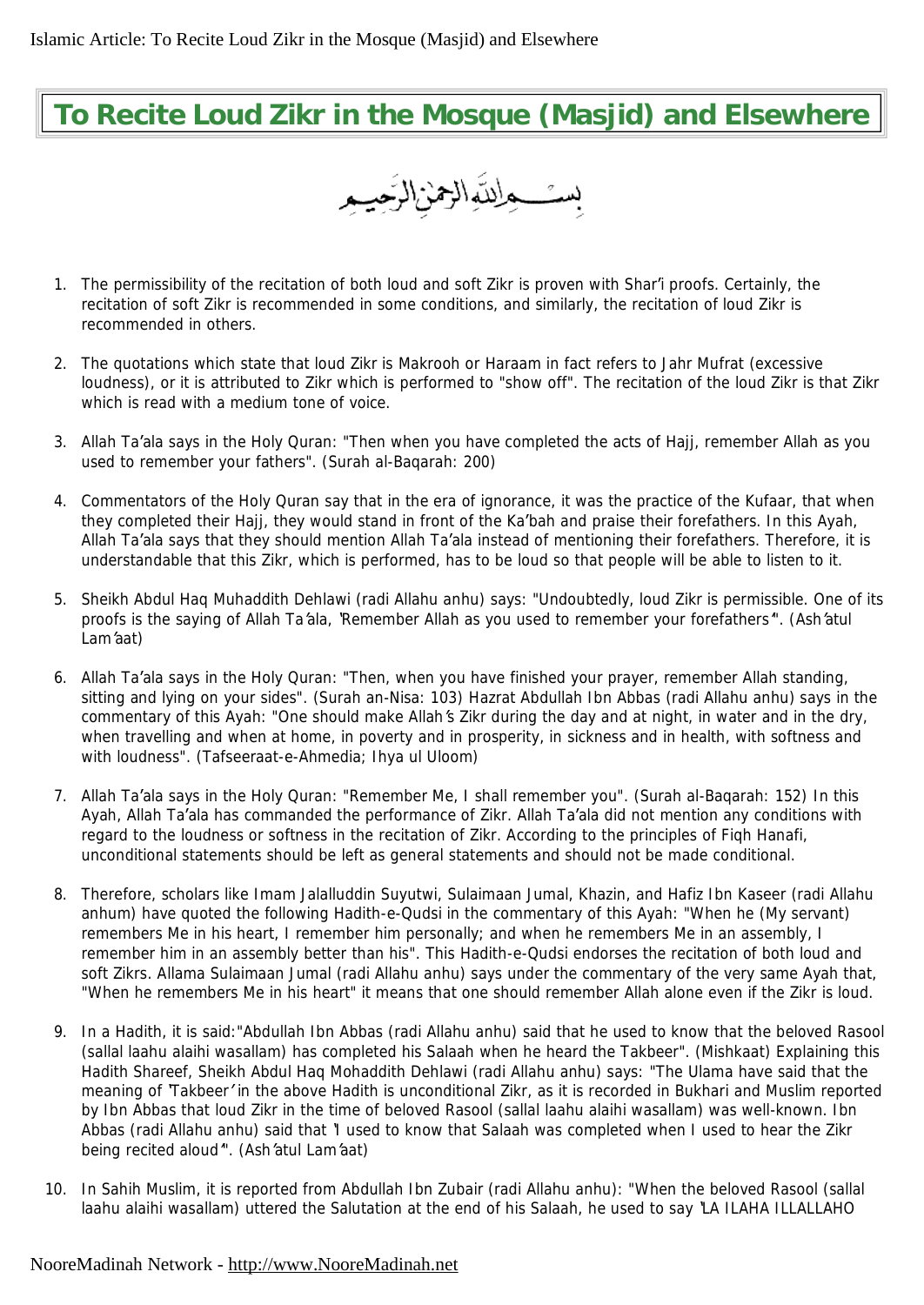*WAHDA HU LA SHARIKA LAHU' aloud" (Mishkaat)* Commenting on this Hadith Shareef, Sheikh Abdul Haq Muhaddith Dehlawi *(radi Allahu anhu)* says: *"This Hadith is categorical proof that Rasoolullah (sallal laahu alaihi wasallam) used to perform loud Zikr". (Ash'atul Lam'aat)*

- 11. Hazrat Abu Hurairah *(radi Allahu anhu)* reports that Rasoolullah *(sallal laahu alaihi wasallam)* said that Allah Ta'ala says: "I am close to the thoughts of My servant. When he remembers Me I am with him. When he *remembers Me in his heart, I remember him personally, and when he remembers Me in an assembly, I remember him in an assembly better than his". (Bukhari; Muslim; Mishkaat*) Sheikh Abdul Haq Muhaddith Dehlawi *(radi Allahu anhu)* writes in the commentary of this Hadith: *"There is proof in this Hadith for loud Zikr". (Ash'atul Lam'aat)*
- 12. Allama Khairuddin Ramli *(radi Allahu anhu)* writes: *"Zikr, which is performed in an assembly, has to be loud Zikr". (Fatawa Khairia)*
- 13. Hazrat Abu Qatadah *(radi Allahu anhu)* reports that on one evening the beloved Rasool *(sallal laahu alaihi wasallam)* went out. He passed by Hazrat Abu Bakr *(radi Allahu anhu)* and found him reciting the Holy Quran in a very low tone and found Hazrat Umar's *(radi Allahu anhu)* recital to be loud. The next morning, as they gathered in the company of Rasoolullah *(sallal laahu alaihi wasallam)* the Prophet *(sallal laahu alaihi wasallam)*  questioned their practice. Hazrat Abu Bakr *(radi Allahu anhu)* replied: *"Ya Rasoolallah (sallal laahu alaihi wasallam), I have attained my satisfaction. Whom I desired should hear my recitation, has Heard me".* Hazrat Umar *(radi Allahu anhu)* said, *"I was awakening those who were asleep and I was causing Shaytaan to flee".* The beloved Rasool *(sallal laahu alaihi wasallam)* told Hazrat Abu Bakr *(radi Allahu anhu)* to recite louder and told Hazrat Umar *(radi Allahu anhu)* that he should lower his tone to some extent. *(Mishkaat)*
- 14. It is inherent from this Hadith that Rasoolullah *(sallal laahu alaihi wasallam)* guided Hazrat Umar *(radi Allahu anhu)* from excessive loudness to medium loudness, and he guided Hazrat Abu Bakr *(radi Allahu anhu)* from softness to loudness.
- 15. Those who object to loud Zikr say that: *"It is recorded in Fataawa Qaadhi Khaan that to recite Zikr aloud is HARAAM, because Hadhrat Ibn Mas'ood (radi Allahu anhu) ejected a qroup of people from the Musjid as they were reciting La Ilaha Illallahu and Durood aloud. And he (Ibn Mas'ood) remarked: I conclude that you are only BID'ATEES".*
- 16. It is proven from a correct narration that Rasoolullah *(sallal laahu alaihi wasallam)* told those Sahabah *(radi Allahu anhum)* who were making loud Zikr, *"Have mercy upon yourselves; you are not calling upon that Being*  Who is deaf or absent. You are calling upon that Being Who is All-Hearing and close by, and He is with you". There is a possibility in this Hadith that maybe Rasoolullah *(sallal laahu alaihi wasallam)* stopped them in such a time when there was no Maslihat (expedience) in loudness, because it is proven that this was said at the occasion of war. Maybe loudness of the voice could have caused harm, and war is a deception. For this reason it is stopped to ring the bell during war. To make loud Zikr is permissible in any case, as it happens in Azaan, Juma Khutbah and Haj. *(Bazazia)*
- 17. Allama Khairuddin Ramli has discussed this issue in *"Fatawa Kharia"* and has said: *"Whatever is mentioned in Fatawa Qazi Khan, implies harmful loudness".* And he (Allama Ramli) said: *"There are several Ahadith which demand loudness, and there are several other Ahadith which demand softness, and the Tatbeeq (likening) in*  these Ahadith will be in this way, that the loudness and softness changes according to the state of the people and the time. When there is fear of showing off and fear of interference in someone's Salaah or sleep, then softness is preferable. When this fear is not there then loudness is preferable, because listeners benefit from it, it awakens the heart of the Zaakir (one who makes Zikr), it directs his brain toward thinking, it directs his *listening towards Zikr, and it takes the sleep away and increases his pleasure'"(Fatawa Shaami)*
- 18. Those who object to loud Zikr should give the Fatwa of Bid'ah and Haraam on loud recitation of the Holy Quran. Stop the assemblies of Wa'iz because those gatherings are not empty of Zikrullah. Stop the Jahri (with loudness) Salaah as well.
- 19. Imam Abu Hanifah *(radi Allahu anhu)* believes in the permissibility of loud Zikr generally. The maximum that can be said here is that where loudness is not proven from Rasoolullah *(sallal laahu alaihi wasallam)* Imam Abu